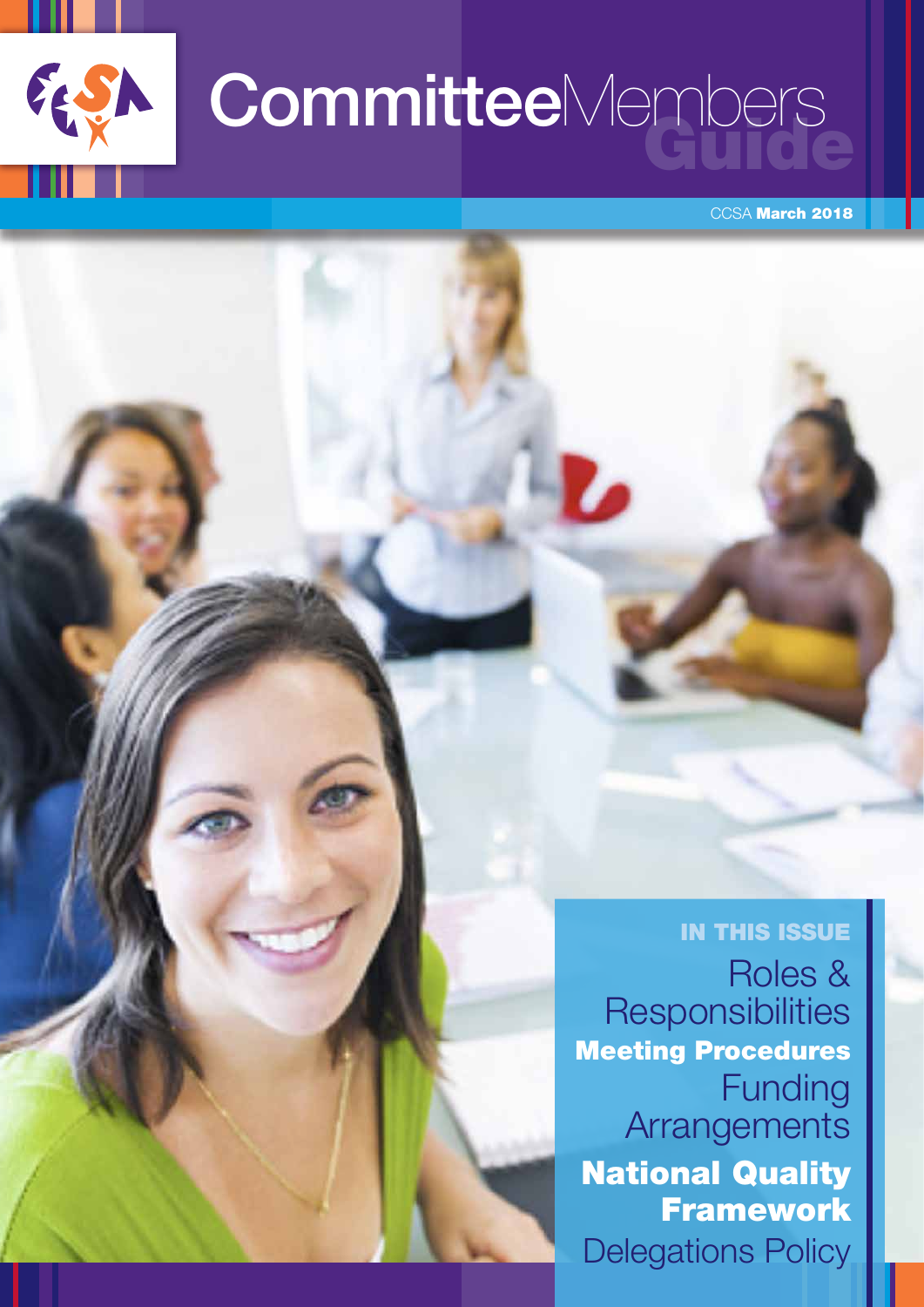# Welcome to the 2018 New<br>CommitteeMembers





Meg Mendham Chief Executive Officer

Ruth Newman President

#### **Contents**

| Roles and responsibilities              | 3  |
|-----------------------------------------|----|
| What to do after your AGM               | 6  |
| Meeting procedures                      | 8  |
| Understanding your funding              |    |
| arrangements and contracts              | 10 |
| <b>National Quality Framework (NQF)</b> | 12 |
| The Australian Charities and            |    |
| Not-for-profits Commission (ACNC)       | 15 |
| Fundraising                             | 16 |
| <b>Effective policies</b>               | 18 |
| Delegations policy                      | 19 |

DISCLAIMER: The information contained in this publication has been prepared as general information only. It is not intended as a substitute for legal or professional advice relating to your specific circumstances. CCSA, its employees and agents shall not be liable for any loss or damage incurred as a result of any reliance upon the information in this publication.

The 2018 Committee Members guide makes essential reading for anyone involved in a group governing the management of early childhood education services. Whether you are new or experienced, this guide outlines the key information you need to operate effectively to get the best outcomes for your service. The Guide covers:

- Roles and responsibilities
- What to do after your AGM
- Meeting procedures
- Understanding your funding arrangements
- Funding contracts
- The National Quality Framework
- The Australian Charities and Not-for-Profit Commission
- Fundraising
- Effective policies
- Delegations policy

We encourage you to take the time to read through this Guide it as it contains current information based on our years of experience supporting early childhood education and care services.

Of course, our support doesn't stop with the guide. As a CCSA member, your service has access to a wealth of online resources via our members dashboard on our website at [https://www.ccsa.org.au/](http://www.ccsa.org.au/). For specialised advice, members also have direct telephone access to our sector experts via the Member Infoline on 1800 991 602. Either way CCSA will always be your partner in management.

All of us at CCSA wish you every success in your role as a committee or board member and remember, and remember that help is only a phone call away.

\*For ease of reading we have used "committee" to describe the governing body of a community based organisation. Some services may use other terms such as "board of management" to describe the same thing.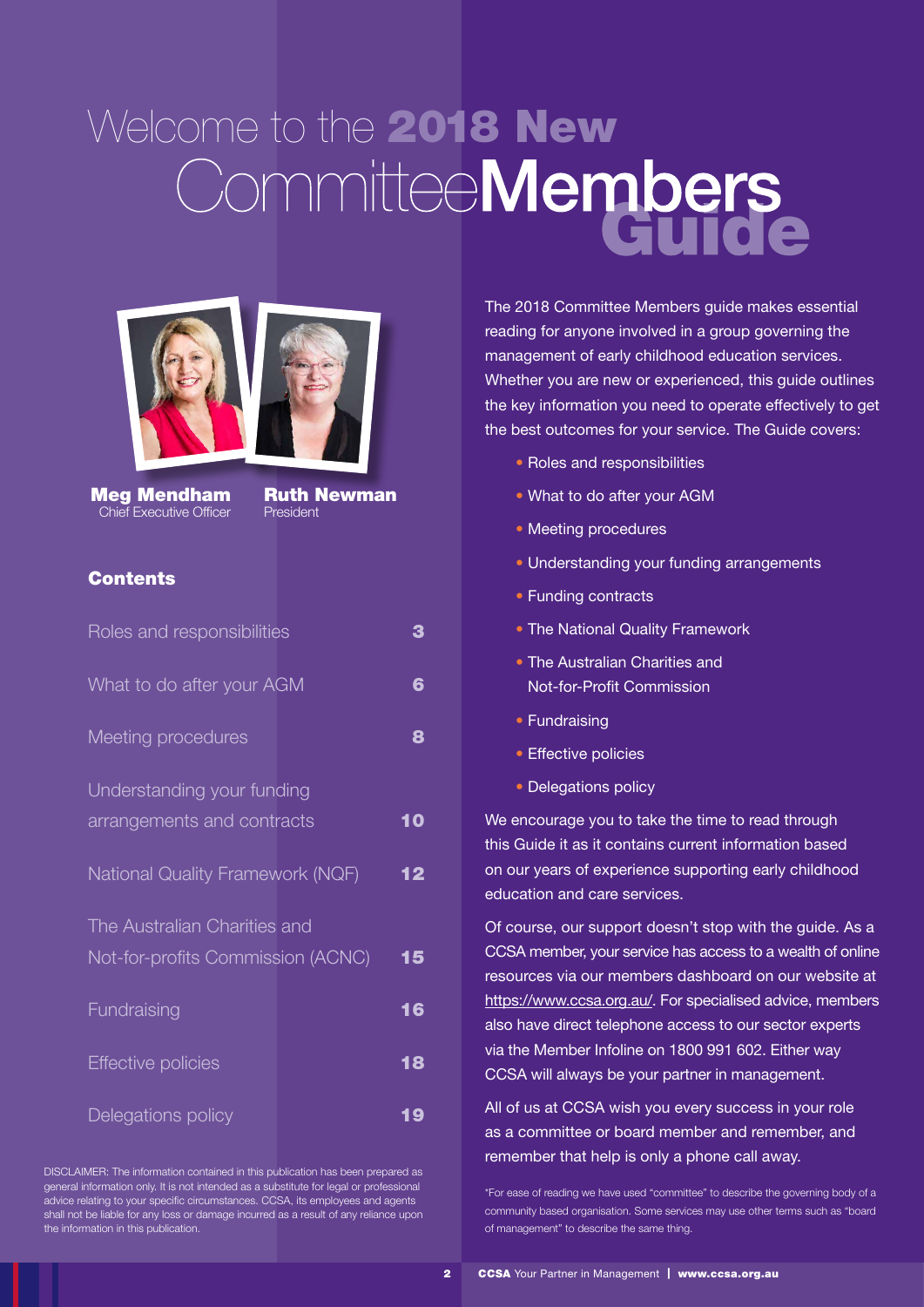# Roles and Responsibilities of Committee Members

#### What is community management?

Community-owned children's services are non-government, non-commercial providers that reflect the needs of their community within the guidelines of good practice, as outlined by legal, ethical and community sector requirements. Services that are managed by the community can make decisions that reflect their community, be responsive to their community, and develop social capital by building connections, relationships and networks for families. The management committee is made up of representatives of that community.

In your role as a committee member your contribution is vital, not only to your service, but also to the principles of community management and ownership.

#### What is the overall role of the committee?

The role of the management committee is to provide the overall governance and management of the service. Good governance supports the purpose of the service – which is to provide quality outcomes for children and families in the community. This purpose should underpin your thinking when making decisions as a committee member, and you must be aware that as a committee member you are representing the community, not yourself.

Your service's constitution provides the legal framework and foundation for your service's governance arrangements. The constitution is a legal document that sets out:

- your organisation's 'objects' or purpose
- how the organisation meets the legal definitions to be a not-for-profit and/or charitable organisation
- how to become a member of the organisation (if the organisation has members)
- how the committee is elected and constituted including roles of other office bearers and what is a quorum at meetings
- the role of the public officer
- when and how meetings are to be held.

Your constitution refers back to the relevant Act and Regulations depending on whether you are an Association, Co-operative or Company Ltd.

Every committee member should be provided with a copy of their service's constitution. And, like all legal documents, committees must comply with their constitution at all times.

In the early childhood sector, committee members are also:

The Approved Provider of the service: with responsibilities to the regulatory bodies that oversee education and care services.

The Employer of the service: with responsibilities to a range of industrial legislation covering employer responsibilities and employee entitlements.

**The Financial Manager of the service: with** responsibilities to the Australian Tax Office as well as to your State and/or Commonwealth funding bodies.

The Business Planner and Strategist of the service: seeking to ensure a sound future for the service through research, planning and policy making.

The committee also oversees the work of the director, who is appointed by the committee to manage the day-to-day operations of the service in line with the strategic plan and policies set by the committee.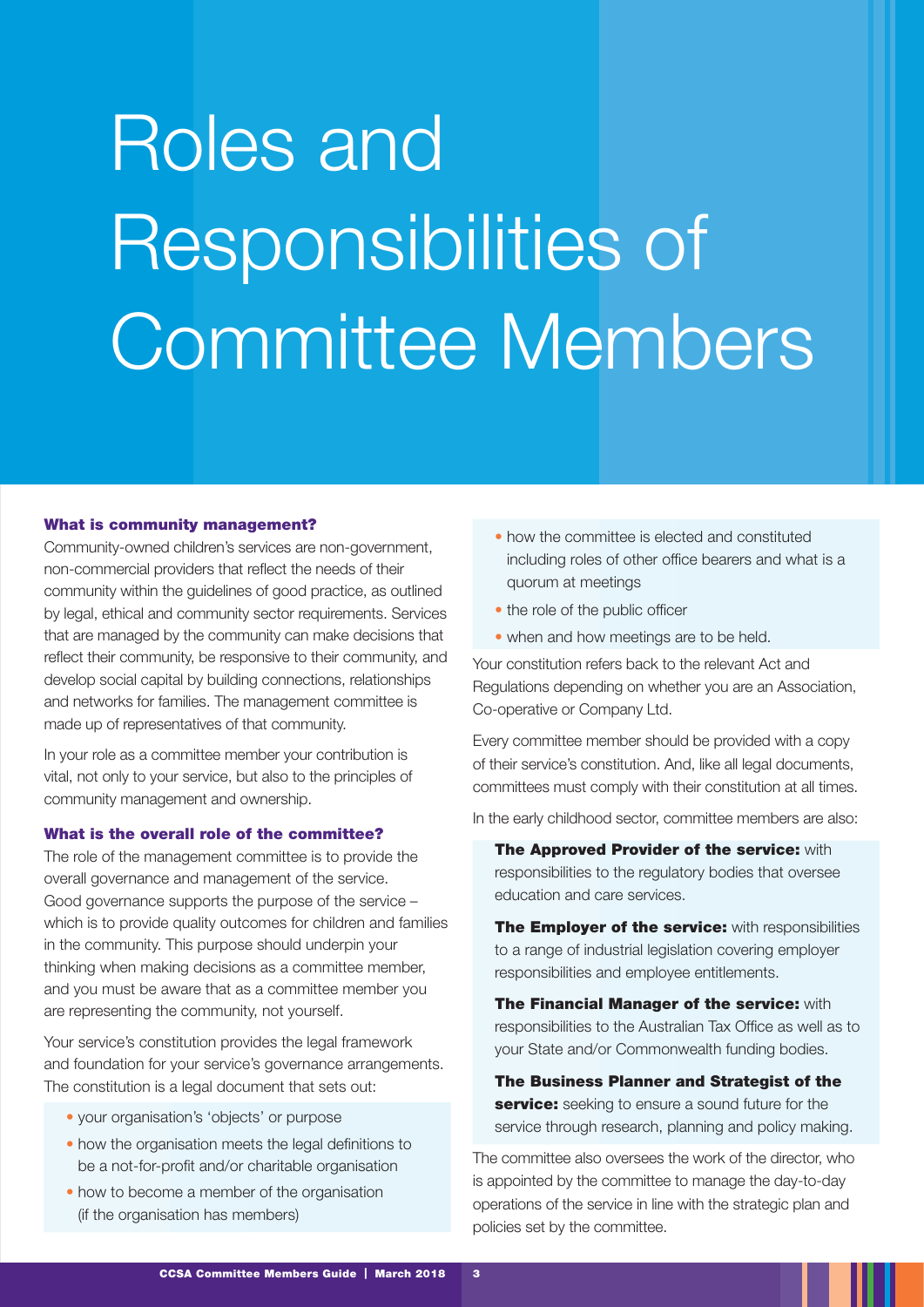Some of the issues a committee is likely to deal with include:

- compliance with local, state and national government laws regarding the operation of the service
- staff and employment issues
- meeting the requirements of the National Quality Framework including overseeing the development and implementation of the service's Quality Improvement Plan
- financial matters including approving and monitoring the budget, setting fees, ensuring funding requirements and financial obligations are met
- marketing, promoting and fundraising for the service.

Though the job of being on a committee may appear daunting, access to information and well established processes can make the role less complex than it appears. Most committee members report that the experience is positive. It can be very rewarding to know that you have played a part in developing high-quality services for your community while meeting new people and developing your skills.

#### What are the key responsibilities of the different committee members?

Your committee will be made up of ordinary members as well as office bearers. All committee members, regardless of whether you are an office bearer or not, share the legal responsibility for the management and control of the service.

Office bearer positions include:

The President or Chair: responsible for the leadership of the committee, liaison with the director and, often, public relations.

The Vice-President or Vice-Chair: supports the role of the President and acts in their absence.

The Secretary: prepares and circulates meeting agendas, keeps an accurate record of meetings, circulates the minutes of meetings, and reports on and responds to correspondence on behalf of the committee.

**The Treasurer:** ensures that the service prepares an annual budget, that profit and loss is monitored, and that correct accounting procedures are in place. The Treasurer presents financial reports to the committee meetings and presents the annual financial statement and auditors report at the Annual General Meeting. In most services, day-to-day financial administration will be delegated to the director and a bookkeeper/ administration position.

For more detail on the roles of office bearers, go here [https://www.ccsa.org.au/member-article/roles-and](https://www.ccsa.org.au/member-article/roles-and-responsibilities-of-the-committee/)[responsibilities-of-the-committee/](https://www.ccsa.org.au/member-article/roles-and-responsibilities-of-the-committee/)

Although the office bearers may hold specific roles under your constitution, ALL members of the committee are responsible for the management and operation of the service. Therefore, ALL members of the committee should be involved in decision-making.

#### What are my responsibilities as a committee member?

Your responsibilities as a committee member include:

- attending committee meetings, and taking an active part in discussion and decision making
- having a working knowledge of the service's constitution, policies, procedures, Quality Improvement Plan (QIP), strategic and/or business plans
- acting in the best interests of the service rather than your own personal interest
- being accountable for all committee decisions
- always declaring any potential, perceived or real conflicts of interest
- maintaining confidentiality
- ensuring any information gained through your position is used properly and in the best interests of the service
- ensuring that the service does not incur expenses or liabilities it cannot meet
- accepting the decisions of the committee
- developing and maintaining strong links with the local community.

These responsibilities are drawn from common law provisions which are now embedded in legislation covering the legal and governance requirements of associations, co-operatives, companies and registered charities. For more information go here <https://www.ccsa.org.au/content-type/governance/>

#### What is the relationship between my role and the Director?

To ensure that the service is able to meet the overall objectives set by the committee, a director is employed to manage the day-to-day operations of the service. While the director does not have voting rights at committee meetings, they are an integral part of the service's leadership team.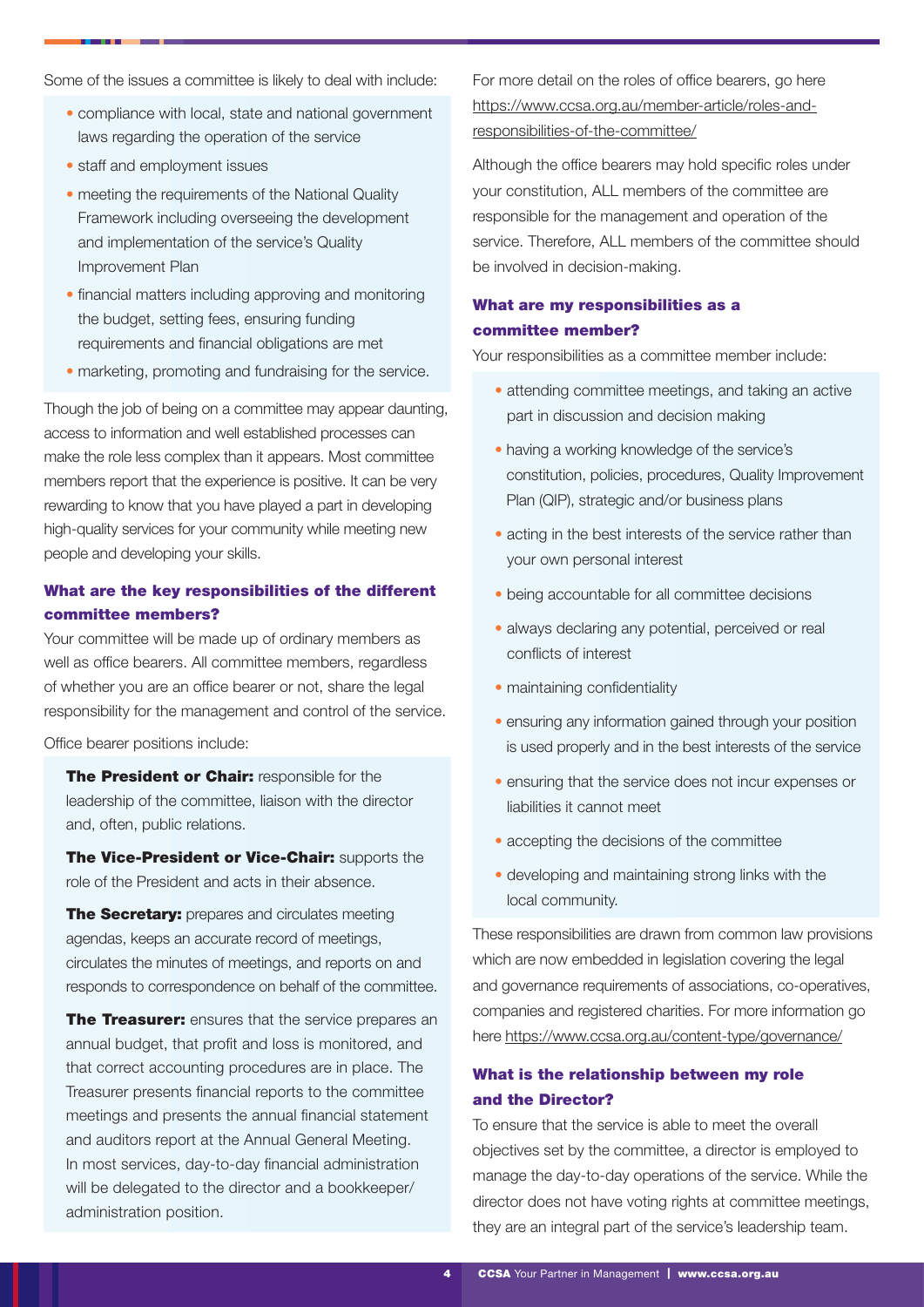#### The director:

- manages the day-to-day operations of the service, including managing staff
- provides relevant and up-to-date information to the committee to assist them in their decision making
- works in partnership with the committee to achieve the service's mission and purpose
- reports to the committee on progress against the service's strategic plan.

The committee has overall longer-term strategic and governance responsibility, and the director has operational responsibility on a day-to-day basis. The director will lead curriculum development and implementation, and is responsible for on-site management.

The committee and director need to be appropriately encouraged, resourced and supported by each other, and both roles must be respected and acknowledged, to create an effective working relationship.

#### Will I be liable for losses?

One of the most common concerns for a new committee member is whether they could be held responsible for the debts or liabilities of the organisation if something goes wrong. One of the benefits of being an incorporated organisation is that members and office bearers are not generally liable for debts or liabilities incurred by the organisation.

However, incorporation does not provide protection for committees who act outside the framework and capabilities of the organisation. Committee members are required to fulfil their role to the best of their ability. Where a committee member is negligent, does not act in good faith, or deliberately ignores the rules and procedures of the organisation, they can be found personally liable for any resulting loss or damages.

#### Where can I get help?

Being a committee member can seem like a big responsibility – but as a member of CCSA you have the advantage of access to the CCSA Management Infoline and members-only website. We provide expert information and guidance, and can support you and your committee to operate as effectively as possible.

### Focus on the essentials.

Our **payroll** and **bookkeeping** solutions for early childhood education and care services provide you with continuity, reliability and confident decision making.

Ask for a quote TODAY!

#### 1800 991 602 ccsa.org.au

Your partner in management

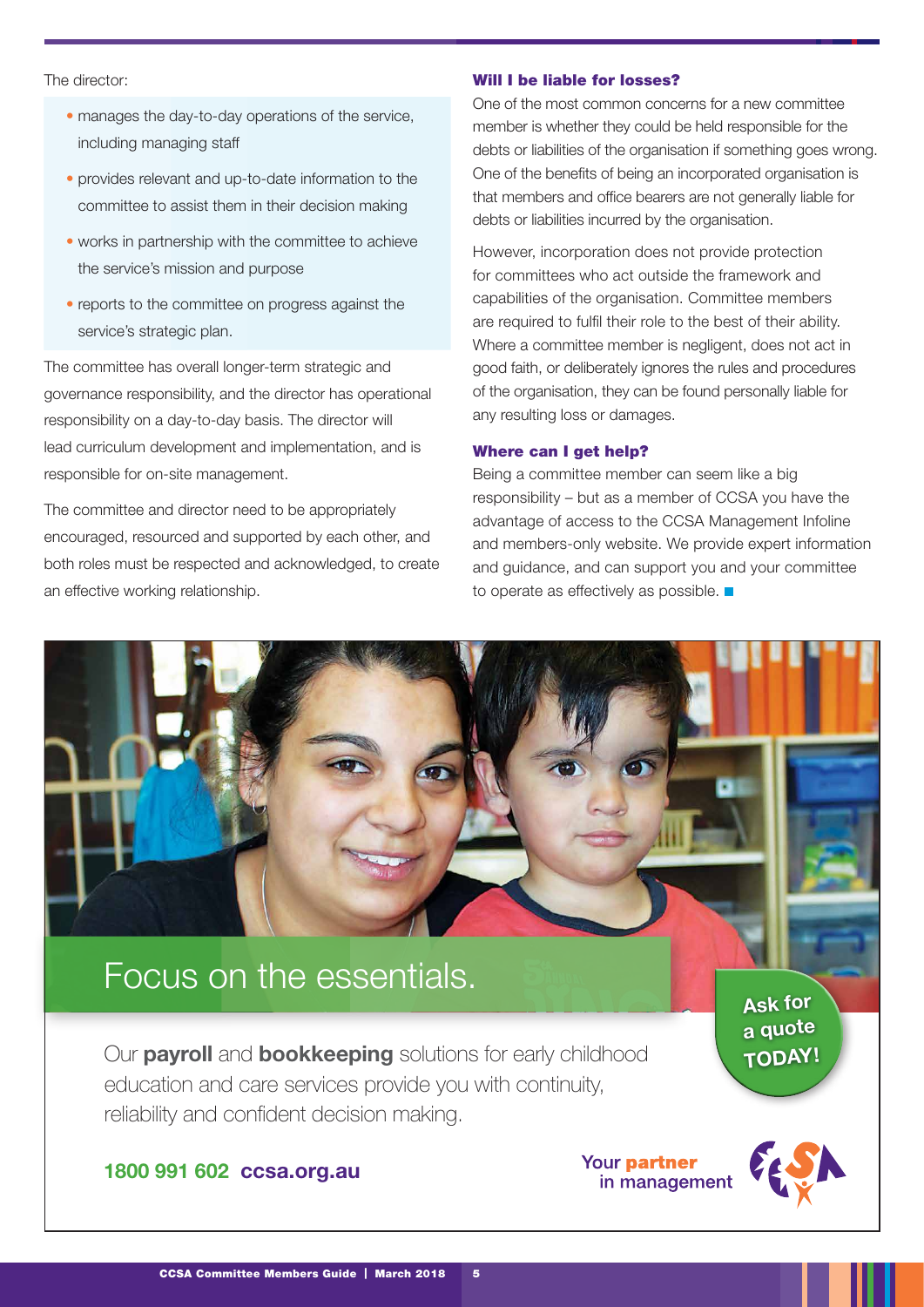### What to do after your Annual General Meeting

After a community-based early childhood service has its Annual General Meeting (AGM), there are several notifications, checks and forms that must be completed. These are legal requirements as set down by NSW Department of Education, NSW Fair Trading, the Australian Taxation Office (ATO) the Australian Business Register (ABR) and, if applicable, the Australian Charities and Not-for-profits Commission (ACNC).

Note: *this information applies to requirements in New South Wales. Please contact us if you require further information for other states and territories.*

*\*This guide is correct at the time of printing. Check your compliance with the relevant authorities at the time of your AGM. Contact CCSA if you need help.*

#### Responsibilities as an Approved Education and Care Service

#### Provider Approval Notifications

All notifications and forms must be submitted using ACECQA's National Quality Agenda IT System (NQA ITS) portal at <https://public.nqaits.acecqa.gov.au/Pages/Landing.aspx>

Declaration of fitness and propriety (Form PA02) can be found here <https://www.acecqa.gov.au/resources/applications>

This must be completed by all new committee members. Committee members who are continuing from the previous year and have already met these requirements do not need to re-submit these documents.

Must be lodged within 7 days. This form is compulsory for

- an individual provider applicant, or
- all persons with management or control in the case of an entity provider applicant (eg all committee members of an Incorporated Association).

NSW applicants are also required to complete a Working With Children Check here [https://www.kidsguardian.nsw.](https://www.kidsguardian.nsw.gov.au/child-safe-organisations/working-with-children-check) [gov.au/child-safe-organisations/working-with-children](https://www.kidsguardian.nsw.gov.au/child-safe-organisations/working-with-children-check)[check](https://www.kidsguardian.nsw.gov.au/child-safe-organisations/working-with-children-check) and a Criminal History Check here [https://www.](https://www.nationalcrimecheck.com.au/) [nationalcrimecheck.com.au/](https://www.nationalcrimecheck.com.au/)

#### Notification of change to information about approved provider.

Must be lodged within 14 days.

This information is to be submitted through the NQA ITS portal. There is no form to complete.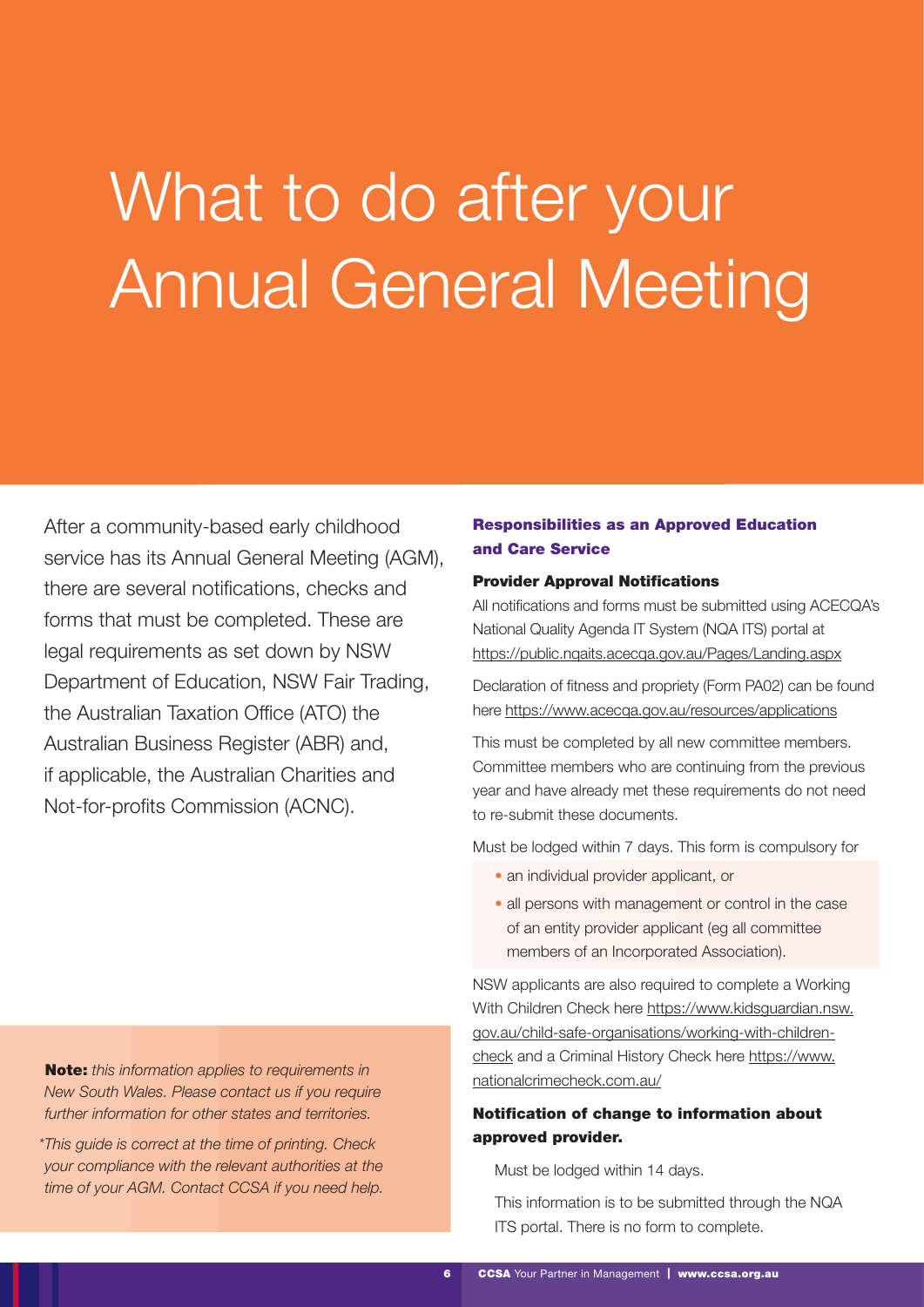

You can view the notification types and timeframes on the ACECQA website here. [https://www.acecqa.gov.au/resources/applications/](https://www.acecqa.gov.au/resources/applications/notification-types-and-timeframes) [notification-types-and-timeframes](https://www.acecqa.gov.au/resources/applications/notification-types-and-timeframes)

#### Responsibilities as an Incorporated Organisation

- Within 30 days of your AGM, submit your organisation's Annual Summary of financial affairs (Form A12) to NSW Fair Trading (for incorporated associations) or annual return fee as invoiced by the ASIC on your annual statement (for companies).
- If the public officer has changed, complete the appropriate notification to NSW Fair Trading (Form A9) or ASIC (Form 484) within 28 days of the change.

#### You can find Fair Trading forms here

http://www.fairtrading.nsw.gov.au/ftw/About\_us/Our services/Forms/Associations\_forms.page? and ASIC forms here<http://asic.gov.au/regulatory-resources/forms/>

#### Responsibilities to the Australian Taxation Office and Australian Business Register

Ensure your registered business details are up to date, including your authorised contact person. This is particularly important should you need to discuss your AUSKEY.

Must be advised within 28 days.

Information required includes changes to your:

- entity name or registered business name
- authorised contact person
- postal, email or business address
- associates
- main business activity
- ACN or ARBN
- Public Officer (this is the person registered with the ATO, not necessarily the person you have registered with Fair Trading)
- name of trustees
- financial institution details.

Find out how to update your information on the ATO website here [https://www.ato.gov.au/Business/Registration/Update](https://www.ato.gov.au/Business/Registration/Update-your-details/)[your-details/](https://www.ato.gov.au/Business/Registration/Update-your-details/) or see the Australian Business Register here <https://abr.gov.au/>

#### Other contact details and authorisations to update

- If necessary change your service's bank account signatories.
- If necessary update your Responsible Persons and any changed contact details with the Australian Charities and Not-for-profits Commission (ACNC) through the ACNC Portal at www.acnc.gov.au
- Provide all committee members with the login details for the CCSA website, and go to http://eepurl.com/wmkHL or contact CCSA here<https://www.ccsa.org.au/contact/> to subscribe all committee members to CCSA's fortnightly eConnect newsletter.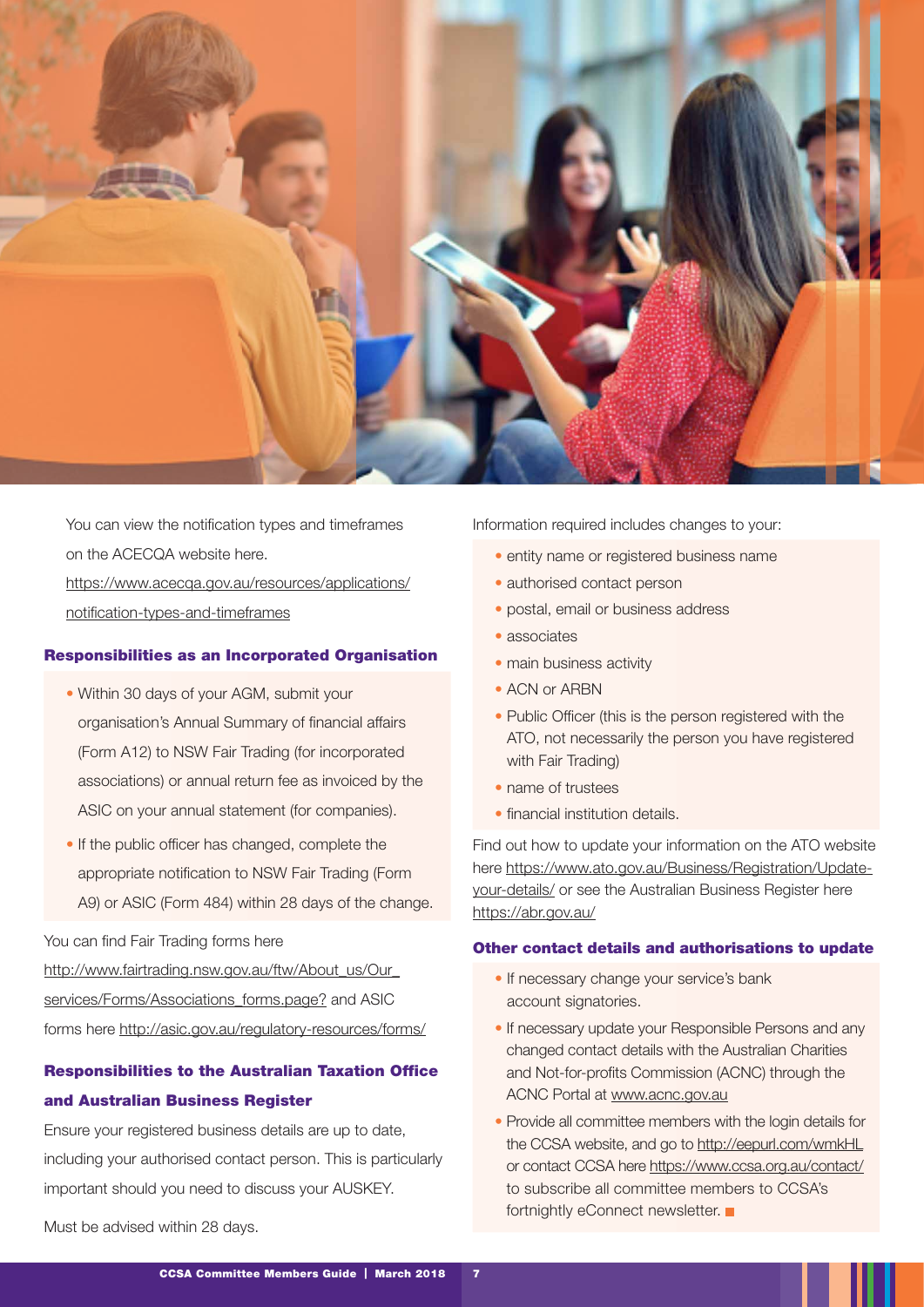### **Meeting** Procedures

As a committee member, you will be expected to regularly attend committee meetings, taking an active part and listening to other committee members. Your role at these meetings is to take a broader view and independently represent the best interest of the service, the management committee, parents and carers, educators and children, and the broader community. Sound meeting procedures ensure effective use of time and encourage committee members to attend. The following is designed to assist in the preparation and smooth running of your meetings.

Your organisation's constitution will usually indicate the minimum number of general and committee meetings to be held each year. If not, it is important to determine the number and types of meetings that your service needs to hold. This may be done by looking at the current custom and practise and determining whether or not this is meeting the needs of the service.

When holding a meeting it is important to be aware of:

- the quorum (the minimum number of members required to hold the meeting)
- who has voting rights
- procedures for dealing with confidential items.

#### The Agenda

The agenda provides a framework for meetings by identifying a list of items to be discussed. It gives direction to the meeting and enables time to be kept. Ideally, agendas should be circulated prior to the meeting, so committee members and other interested people know what will be discussed.

There are many examples of agendas which could be adapted to the needs of your service. They can be more or less complex, depending upon the type of meeting.

The sample agenda below can also be adapted for an AGM by inserting a motion regarding the nomination of a returning officer and making provision for the election of officer bearers.

Preparation of the agenda is usually the responsibility of the president/chairperson or the secretary in consultation with the director, staff and other committee members.

If the agenda is lengthy, then items should be prioritised at the start of the meeting, to ensure important issues are adequately addressed and given sufficient time. An agenda should only be altered at a meeting by a motion of amendment that is voted on and approved by the attendees.

#### Sample Agenda

Type of Meeting (select one of these):

- Annual General Meeting (AGM)
- General Meeting
- Committee Meeting
- Executive Committee Meeting
- Special General Meeting

Date Venue Start and Finish Time Open Meeting – Welcome & Acknowledgement **Attendance** Apologies Declaration of conflict of interest Confirmation of previous minutes Business arising from the previous minutes **Correspondence** 

- Incoming
- Outgoing
- Reports e.g.
	- President
	- Treasurer
	- Director

• Sub-committee/s or working parties

Issues for discussion Matters for information only

Any other business Next meeting (time/date/venue)

#### The role of the chairperson

Each meeting requires a chairperson (usually the president or, in their absence, the vice president).

The chairperson should come to meetings prepared. They need to:

- understand the constitution, particularly in relation to the conduct of meetings
- identify the purpose of the meeting
- have a pre-planned agenda but be prepared to make adjustments (with the approval of the meeting)
- have all relevant material at hand (minutes of previous meeting, copies of reports, etc).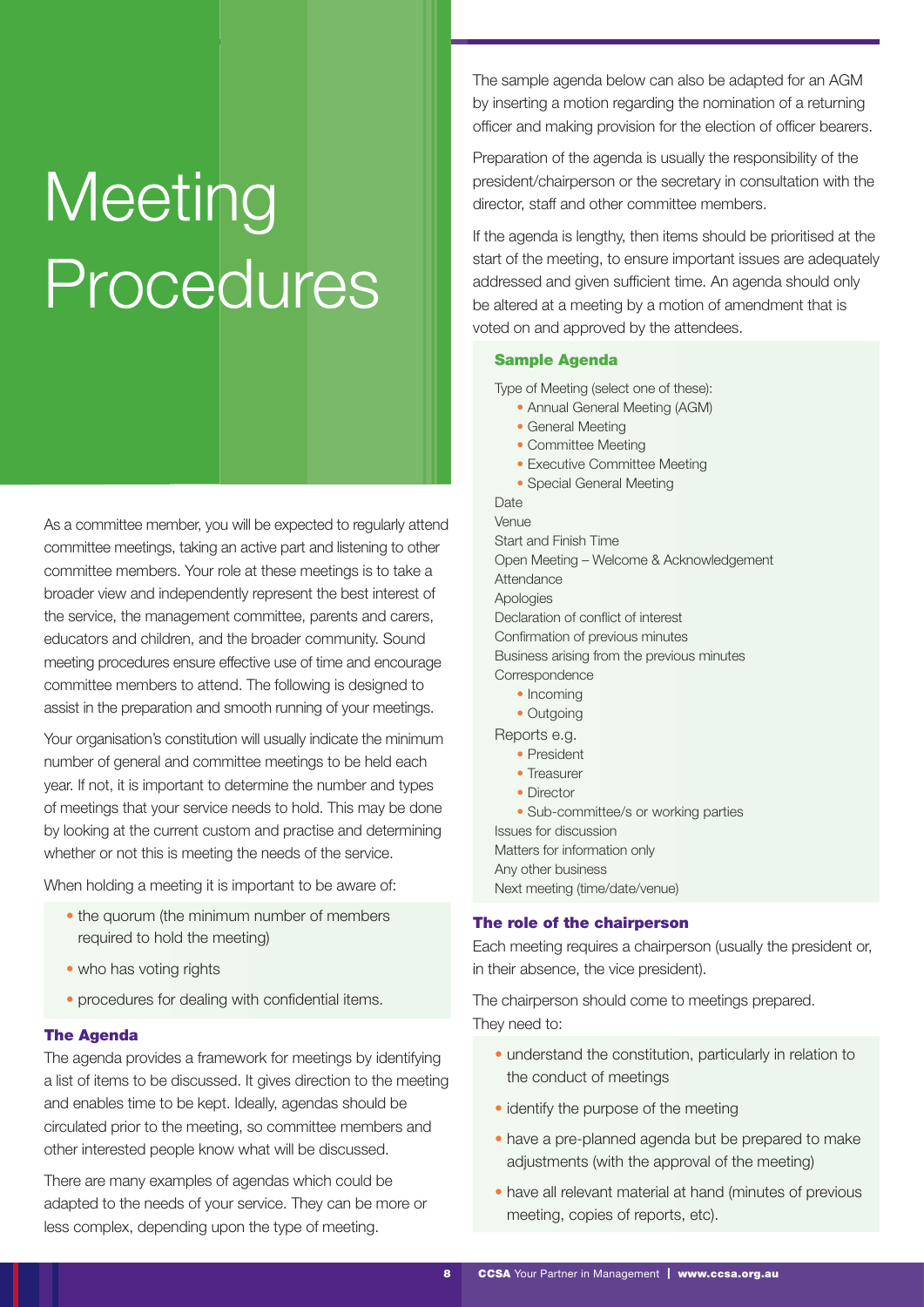During the meeting the chairperson needs to:

- provide direction, keep the meeting relevant and in accordance with agreed time
- remain impartial, and avoid leading the meeting from the chair ( if the chairperson holds a strong viewpoint on an item and wishes to participate in the discussion, they should allow another member to chair that particular part of the meeting)
- provide opportunities for participation from all who are in attendance
- be aware of individual needs within the group (eg. people who have English as a second language, nervous speakers, etc)
- where conflict occurs, it should be acknowledged but not allowed to dominate, and be prepared to mediate by allowing each person to present their point of view
- move the meeting forward by calling for motions after a reasonable discussion period
- ensure that all voters understand all motions that are put to the meeting
- ensure that motions are recorded accurately and reflect the intentions of the mover and seconder
- if the motion prescribes an action, the chair should call for or nominate a delegate to carry out the task.

It is important to remember that while the chairperson provides leadership and direction within the meeting, there is an onus on all of those present to take responsibility to ensure the success of the meeting and progress through the agenda.

#### **Minutes**

Each meeting also requires a minute taker (usually the secretary or another nominated individual).

Minutes are a concise and accurate record of decisions resolved at the meeting. They are extremely important as they are the only evidence on which committee members can rely to demonstrate that the committee has made its decisions correctly (even if the result of a decision does not work out as expected). They comprise the recorded history of the service. Minutes should include:

- copy of the agenda
- date and commencement time of the meeting
- the name of the chairperson
- venue (if place varies)
- attendees
- apologies
- a motion regarding confirmation/acceptance of previous minutes as a true and accurate record, or notes as to where previous minutes should be amended
- business arising from the minutes
- record of correspondence (incoming and outgoing)
- summary or complete reports presented at the meeting
- items of general business (include a brief appropriate summary of discussion and exact record of any decision made)
- the time meeting closed.

In the past, decisions were recorded in the form of motions with a mover and a seconder. Current recommended practice is that at the start of a meeting the minutes note that 'all decisions of the committee are unanimous unless specified otherwise' and then list each of the committee members names in attendance. However you must note if someone opposes or abstains from a decision. The minutes should also identify who is responsible for actioning the decision where appropriate.

To assist in the recording of minutes:

- record minutes in a standard format use the agenda points as headings
- keep minutes brief and succinct
- if the meeting moves ahead, request the chairperson to pause until the minute taker has caught up
- minutes should be written up as soon as possible after the meeting.

Distribution of the minutes varies from service to service, however they must be open to inspection by all members of the association. Therefore it is important to be aware of how sensitive and confidential issues are recorded in the minutes.

#### **Confidentiality**

Unfortunately, it often seems the more difficult the decision, the more sensitive the information on which it is based. It is essential to keep accurate minutes, but the Committee must also manage its obligations regarding confidentiality and privacy. For these reasons, the committee may refuse to permit a member of the association to inspect or obtain a fully copy of records that relate to confidential, personal, employment, commercial or legal matters or where to do so may be prejudicial to the interest of the association. However, the committee may allow limited access.

For example, the committee may allow a person to inspect part of the records by removing parts or redacting them so that sensitive information can be protected from view. (To redact is to take a copy of the minutes and blackout the lines and phrases which would breach any privacy or commercial-in-confidence obligations the committee has).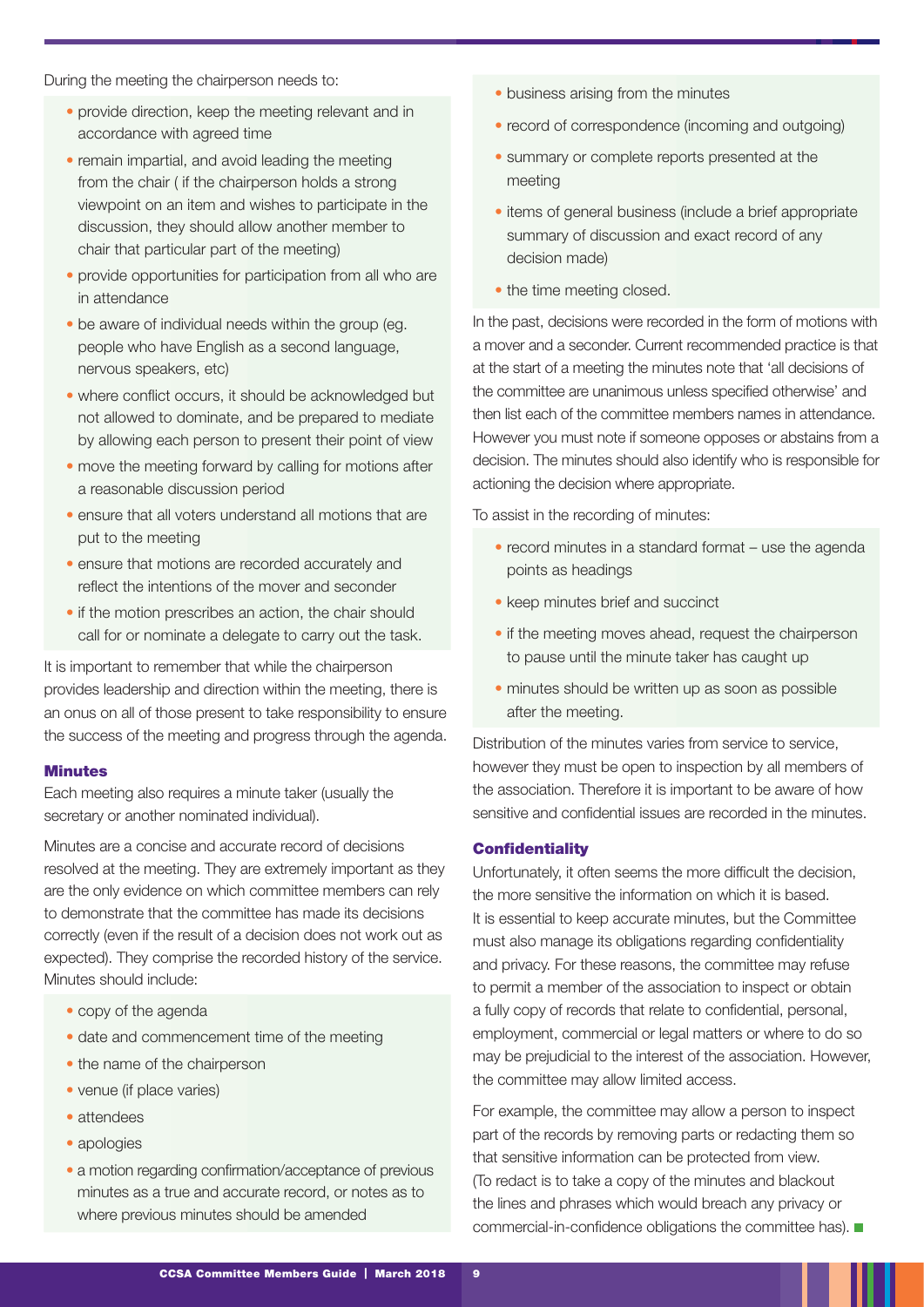## Understanding your service's funding arrangements

ECEC services receive their income from two primary sources: parent fees and government funding.

Some services also generate income through fundraising. However, as fundraising income can vary greatly, it should not generally be used to cover a service's core operating expenses.

The government funding your service receives will largely depend on whether your service is:

- A long day care style service (operating 48 weeks or more per year and at least 8 hours per day).
- A preschool or similar service (generally operating school terms although recent changes to funding arrangements are changing this in some locations).

#### Long day care style services (Australia Wide)

In the case of long day care and similar services, the Australian Government provides subsidies to reduce parent fees through:

- Child Care Benefit (CCB) this is based on a family's income and is usually paid directly to the service to reduce a family's fees.
- Child Care Rebate (CCR) this allows a family to claim a rebate on their out-of-pocket child care expenses and may be claimed directly by families or paid to the service to reduce the family's fees.

Other long day care style services, such as out of school hours care and vacation care, may also receive funding from the Australian Government through the Community Support Program.

From 2 July 2018, the current funding arrangements will be changing with the introduction of the Australian Government's new Child Care Package for Approved

Child Care Providers. This package includes the new Child Care Subsidy, which replaces the Child Care Benefit and Child Care Rebate. The Child Care Package also includes new eligibility requirements for families to receive the Child Care Subsidy as well as changes to the administrative arrangements for the payments of the Child Care Subsidy.

All Approved Child Care Providers should be preparing for transition to the new system. New committees should receive a briefing from their directors about how their service is managing this change as well as an assessment on what impacts, if any, this will have on your service. More information is available on the Australian Government's website: [https://www.education.gov.au/ChildCarePackage.](https://www.education.gov.au/ChildCarePackage) CCSA will also be providing regular updates through our e-newsletter eConnect. Go to http://eepurl.com/wmkHL to sign up your committee members to receive our fortnightly eConnect.

#### Preschools and similar services

#### (based in NSW, for other states please contact CCSA's Management Infoline)

Preschools and similar services, such as mobile services, are funded by the NSW Government through the Department of Education (DoE). The NSW Government's Start Strong funding arrangements aim to increase the number of children who are accessing 600 hours of preschool in the year prior to starting school. Through Start Strong, NSW aims to meet the Council of Australian Governments' objective of 'universal access' for all four-year-olds to early childhood education.

In NSW preschools receive a base rate of Start Strong funding based on the SEIFA (Socio-Economic Indexes for Areas) score for the suburb in which your service is located.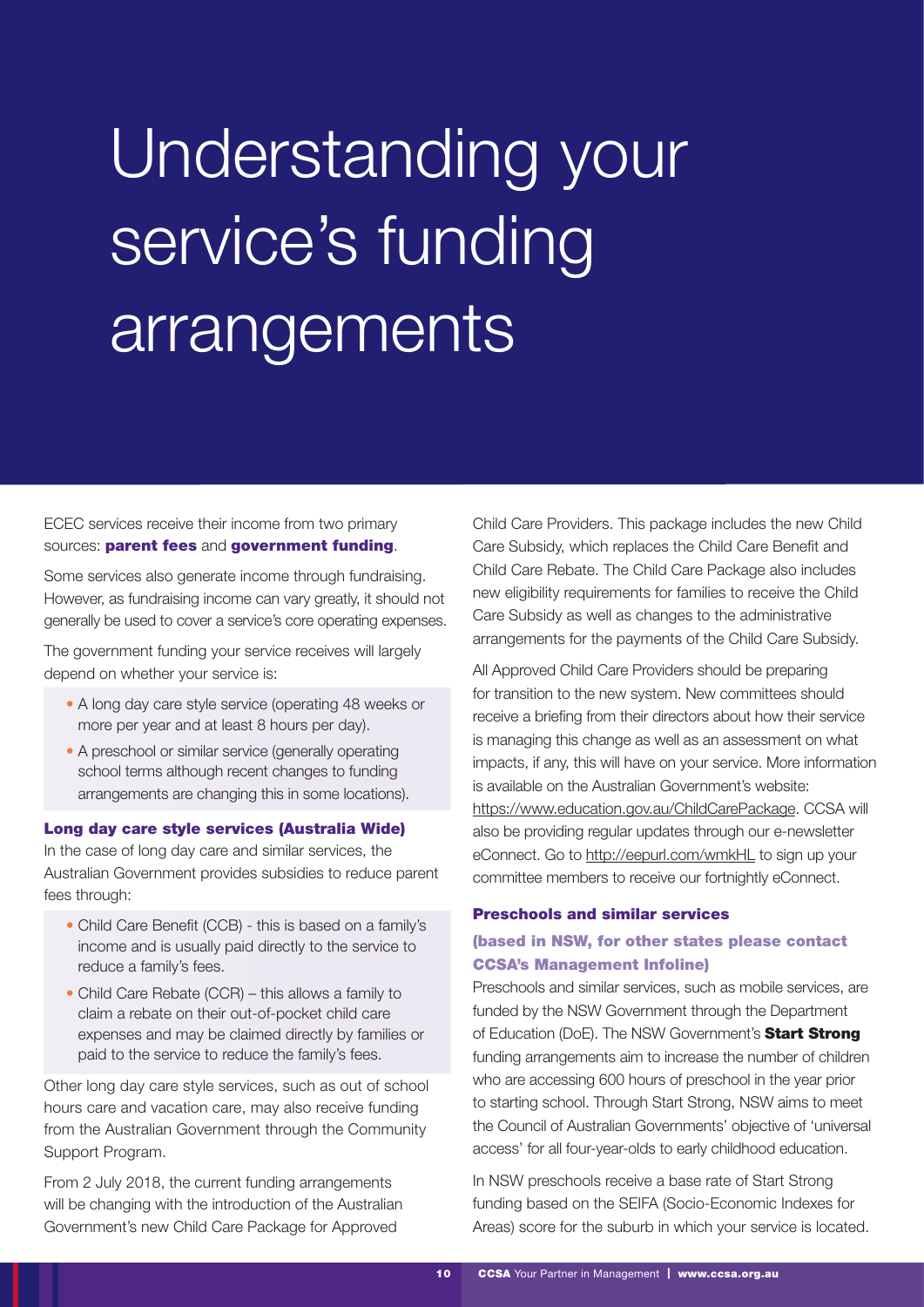

In addition to the base rate of funding, services may also receive from the NSW Government:

- Safety Net funding
- Equity Funding
- English Language Loading
- Regional Loading (formerly Service Loading).

In 2018, the NSW Government replaced the Preschool Disability Support Program with the Early Childhood Education Disability Inclusion Program. This program provides funding and support to enable children with disability and additional needs to participate in a quality early childhood education program on the same basis as all children. As this is the first year of the new program, the NSW Government has also put transition and implementation arrangements in place. The NSW Government also provides grants for sector development, capital works and Start Strong pathways to enable young children and families to access a service that will support entry into early childhood education.

Incoming committee members should receive a full briefing from your director on how your service has transitioned to the new Start Strong funding arrangements and how it is managing the changes to the new Disability Inclusion Program.

Further information go to [https://education.nsw.gov.au/](https://education.nsw.gov.au/early-childhood-education) [early-childhood-education](https://education.nsw.gov.au/early-childhood-education) or call CCSA on 1800 991 602 or contact us here<https://www.ccsa.org.au/contact/>

### Funding Contracts

Incoming committee members should ensure that they are aware of the requirements of the various funding contracts their organisation has entered into, as they will bear the legal responsibility for meeting the obligations the service has agreed to. It is important to ensure that funds received from government grants are being accurately tracked in the accounts of the organisation. However, there should not need to be a separate bank account maintained unless this is a specific requirement of a funding contract.

Accurate tracking will ensure that end of year acquittal requirements can be met. Often this will require the submission of audited financial statements for the entire organisation, in addition to an audited income statement for the specific grant funding and signed statements of compliance from the management committee. Monitoring that funds are only used for the purposes permitted under the funding contract will make acquittal easier and eliminate demands for repayment by the funder. The funding contract may also contain other compliance requirements such as minimum levels of insurance to be maintained by the ECEC service or compliance with other government policies such as the rules on universal access to early childhood education.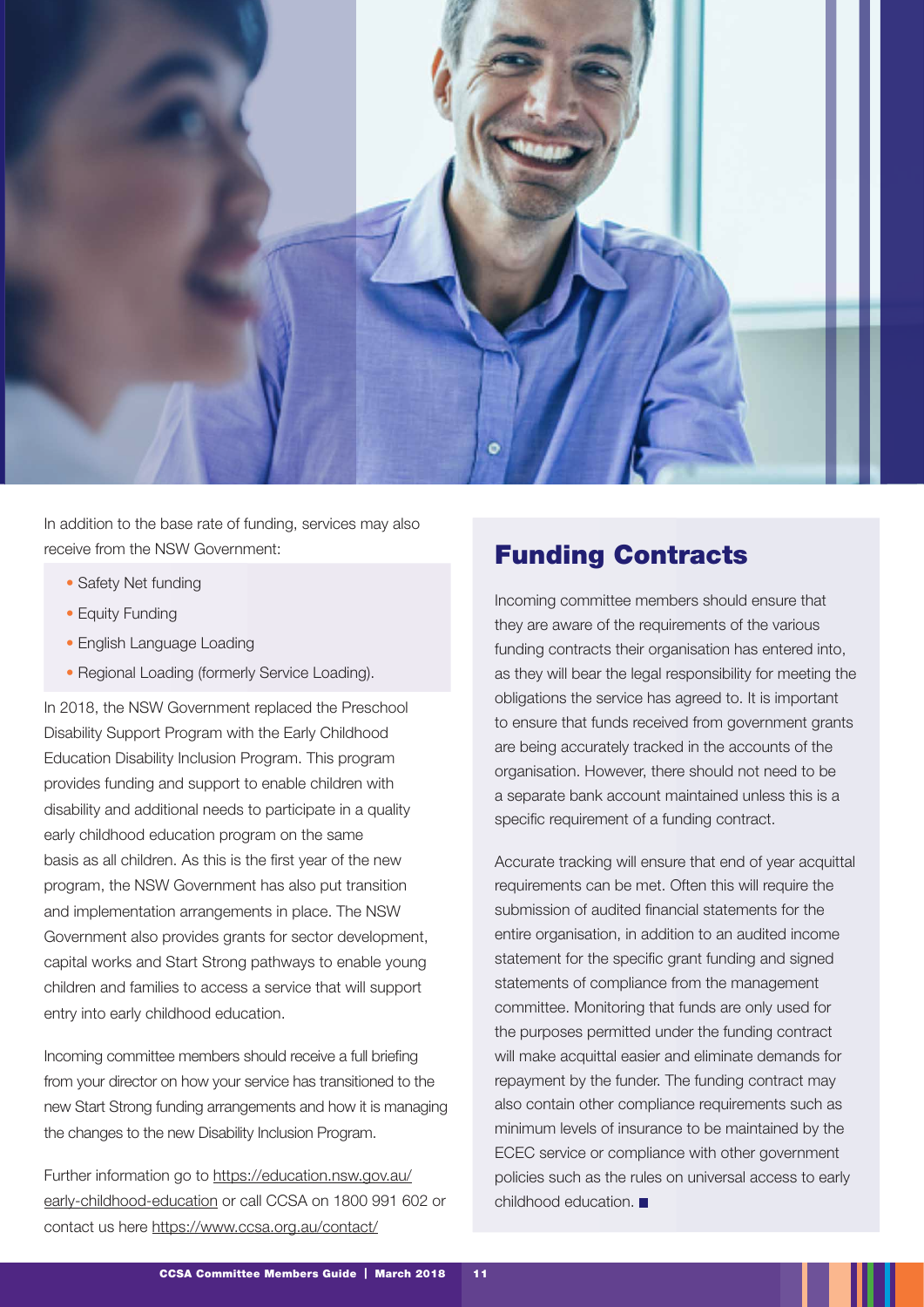### National Quality Framework

The National Quality Framework (NQF) applies to most preschool, long day care, family day care and outside school hours care services in Australia. It was introduced on 1 January 2012, with some requirements being phased in over time.

The primary aim of the NQF is to raise quality and drive continuous improvement and consistency in early childhood education and care services (ECEC) across Australia.

The NQF contains the following elements:

- a national legislative framework that consists of the Education and Care Services National Law and the Education and Care Services National Regulations.
- a Regulatory Authority in each state and territory. In New South Wales, this is the NSW Early Childhood Education Directorate in the Department of Education. For the Regulatory Authorities in other states and territories please see the ACECQA website at [https://www.acecqa.gov.au/help/contact-your](https://www.acecqa.gov.au/help/contact-your-regulatory-authority)[regulatory-authority](https://www.acecqa.gov.au/help/contact-your-regulatory-authority)
- a National Quality Standard (NQS) which has seven Quality Areas.
- an Approved Learning Framework which in Australia is the Early Years Learning Framework.
- a national quality rating and assessment process through which the Regulatory Authorities in each state and territory assess services against the NQS and provide services with a rating from one of the five rating levels.
- a national body called the Australian Children's Education and Care Quality Authority (ACECQA) which guides the implementation of the NQF in a nationally consistent way.

The diagram on the next page outlines the key elements of the NQF. While this refers specifically to NSW, the principles are the same nationally. Please contact CCSA if you are located outside of NSW and require further information about how the NQF applies to your service.

Under the National Law and the National Regulations, all education and care services that are covered by the NQF will have an 'Approved Provider' and a 'Nominated Supervisor'. The National Law and the National Regulations place many requirements on the Approved Provider and the Nominated Supervisor. ACECQA's Guide to the National Quality Framework outlines in plain English the requirements of the NQF and should be read in conjunction with the National Law and Regulations. You can download the Guide here [https://www.acecqa.gov.au/nqf/about/guide.](https://www.acecqa.gov.au/nqf/about/guide)

#### The committee's role as the Approved Provider

The Approved Provider is the owner or operator of a service. In a community-based service, this means that the committee holds the roles and responsibilities of the Approved Provider under the National Quality Framework.

Approvals of the Approved Provider and any changes to the approval are overseen by the Education and Care regulatory authority in each State and Territory. When new members join the committee, the Regulatory Authority must be notified, so that they can assess and determine that each of the committee member that makes up the Approved Provider is "a fit and proper person(s)" and has the "requisite level of knowledge and understanding of responsibilities under the relevant legislation" to be involved in the provision of an education and care service.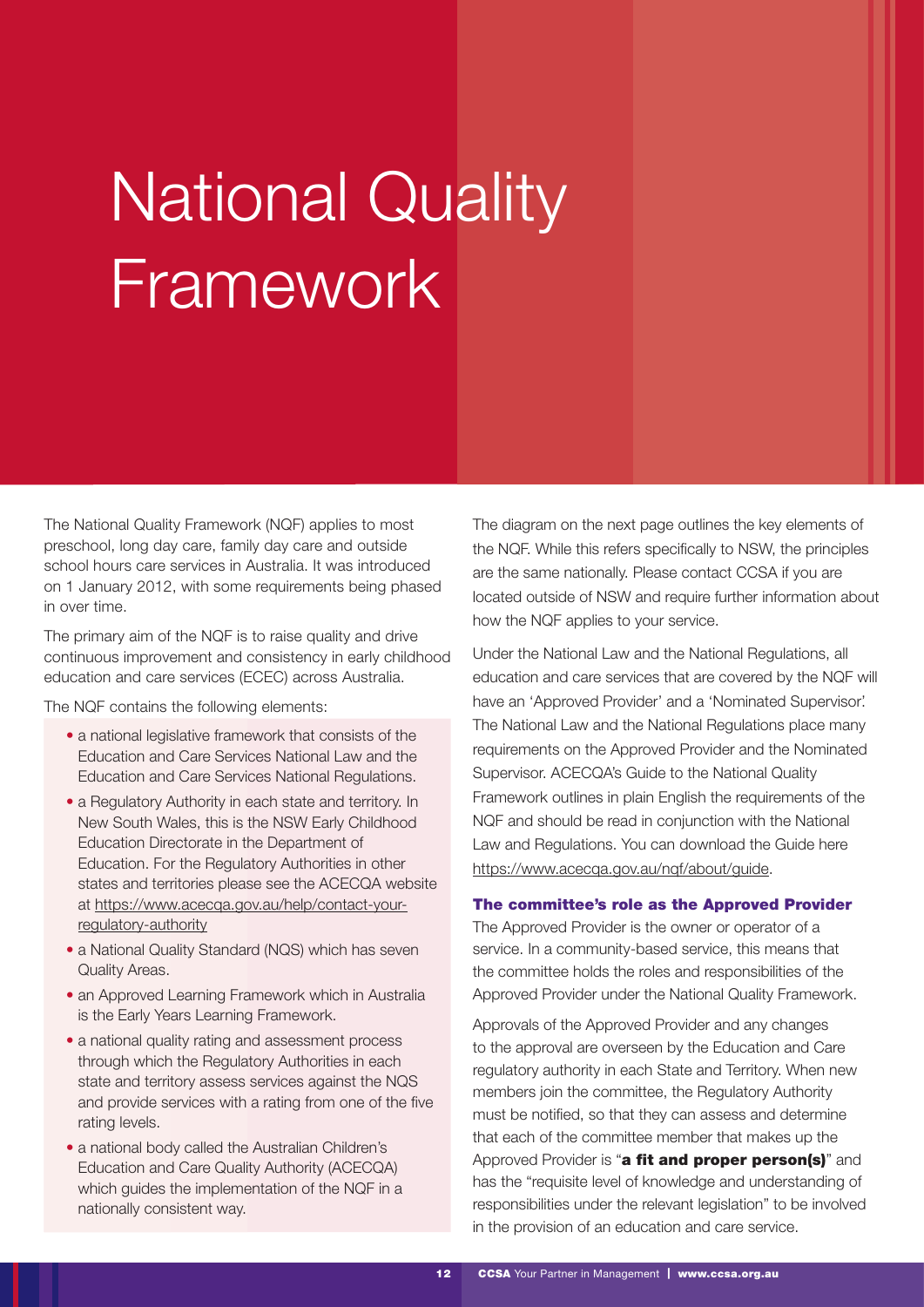Under the National Law, the Regulatory Authority will consider:

- **compliance** with the National Law or past laws in this area
- **criminal history** of the person if this may affect the person's suitability for the role of a provider of education and care
- working with vulnerable people laws (working with children checks)
- bankruptcy, or application for **bankruptcy** or insolvency in the case of incorporated bodies
- medical conditions that may cause the person to be incapable of being responsible for providing an education and care service
- **financial circumstances** that may significantly limit persons capacity to meet the obligations of providing and education and care service.

All notifications of changes to the Approved Provider must be submitted using ACECQA's National Quality Agenda IT System (NQA ITS) portal (https://public.nqaits.acecqa.gov. au/Pages/Landing.aspx). (See also the Provider Notification Section of this Guide.)

#### How is the Approved Provider assessed?

In NSW, the Early Childhood Education Directorate uses a risk-based approach to assess provider approvals and changes to existing approved providers. This approach may include attending an information and assessment session, and/or an interview with departmental officers. Under the risk-based approach the Department has advised that applicants assessed as low risk will not usually be required

to attend an information and assessment session.

In determining which services will be required to participate in an information and assessment session the Department will consider:

- the overall risk profile of a service
- individual's roles and responsibilities
- the size of the organisation
- any other relevant information.

The Department has advised that as a part of the risk-based approach it will undertake random sampling of services on advice of changes, typically to persons with management and control (through Notification Form PA02).

Further information can be obtained from the Department of Education by following this link [https://education.nsw.gov.](https://education.nsw.gov.au/early-childhood-education/operating-an-early-childhood-education-service/regulation-assessment-and-rating/approvals-process) [au/early-childhood-education/operating-an-early-childhood](https://education.nsw.gov.au/early-childhood-education/operating-an-early-childhood-education-service/regulation-assessment-and-rating/approvals-process)[education-service/regulation-assessment-and-rating/](https://education.nsw.gov.au/early-childhood-education/operating-an-early-childhood-education-service/regulation-assessment-and-rating/approvals-process) [approvals-process](https://education.nsw.gov.au/early-childhood-education/operating-an-early-childhood-education-service/regulation-assessment-and-rating/approvals-process).

Please contact CCSA regarding this process for other states and territories.

#### What is the role of the Nominated Supervisor?

The Nominated Supervisor is the person designated by the Approved Provider to be responsible for the day-today management of an Approved Service. The Nominated Supervisor is an individual who has the required skills and experience and who accepts the nomination of the 'Approved Provider' to take on that role. The Nominated Supervisor is usually the director of the preschool, long day care, family day care or outside school hours care service.





#### Children (Education and Care Services) National Law (NSW) No 104a

ACECQA – Australian Children's Education and Care Quality Authority National statutory authority to oversee NQF and drive national consistency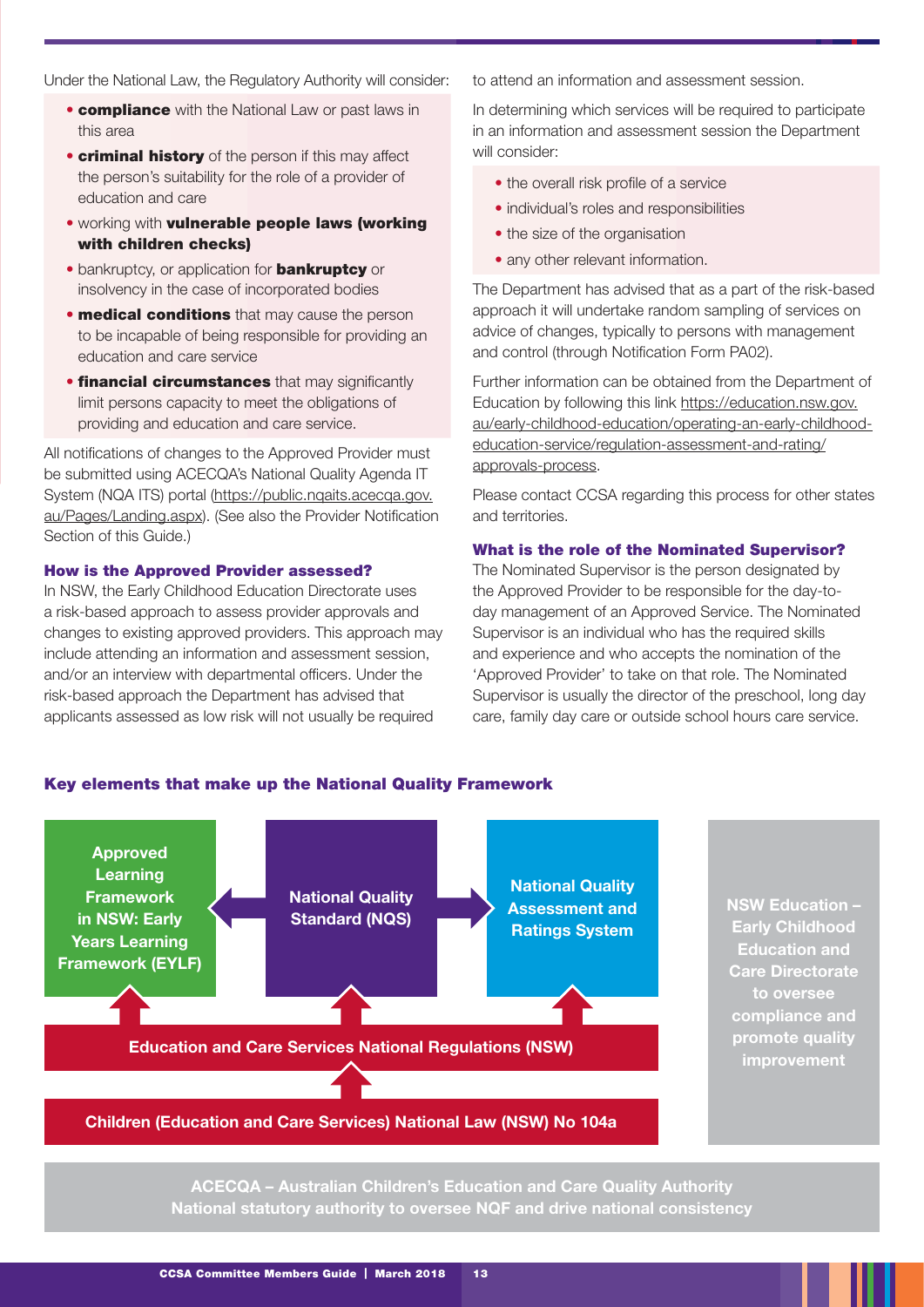#### What is the National Quality Standard?

The National Quality Standard (NQS) outlines seven Quality Areas that are important for providing high quality outcomes for children. The NQS is based on international research and outlines the most effective ways to support children's safety, health and wellbeing and their learning and development.

From February 2018, the NQS has been updated to streamline the number and descriptors of the standards and elements under each of the Quality Areas.

#### The 7 Quality Areas are:

- 1. Educational program and practice.
- 2. Children's health and safety.
- 3. Physical environment.
- 4. Staffing arrangements.
- **5.** Relationships with children.
- 6. Collaborative partnerships with families and communities.
- 7. Governance and Leadership.

The NQS is used to inform the Assessment and Ratings system for all centre-based early childhood education and care services. Services are assessed on how they are meeting each of the elements and the standards under the NQS.

The service will be rated against each of these quality areas as part of the rating and assessment process.

As a committee member, you will be involved to some degree in each of the quality areas. However, the ones which have the highest relevance for committee members are:

Quality Area 4 – Staffing Arrangements Quality Area 6 – Collaborative Partnerships Quality Area 7 – Governance and Leadership.

#### What is a Quality Improvement Plan?

To achieve the goals of the NQF and demonstrate how you are 'working towards', 'meeting' or 'exceeding' the National Quality Standard, all participating services are required to develop a Quality Improvement Plan (QIP). Under the Education and Care Services National Regulations, services are also required to review and update their QIP at least annually. It is the responsibility of the service's leadership team to regularly monitor, review and record progress on Quality Improvement projects under your QIP. The Management Committee, as the Approved Provider, should endorse the QIP after it has been reviewed and updated each year.

You can find out more about Quality Improvement Plans here on the ACECQA website [https://www.acecqa.gov.au/](https://www.acecqa.gov.au/assessment/quality-improvement-plans) [assessment/quality-improvement-plans](https://www.acecqa.gov.au/assessment/quality-improvement-plans)

The Committee should receive a briefing from the director/ nominated supervisor on the status of their service's Quality Improvement Plan as well as how it is being updated to reflect the revised Quality Areas, standards and elements. ■



### Employment SPOTLIGHT

[Don't miss this series of FREE webinars to help you understand](https://mailchi.mp/ccsa.org.au/ealert-12318-employment-spotlight-series)  the key elements of employment entitlements and obligations.

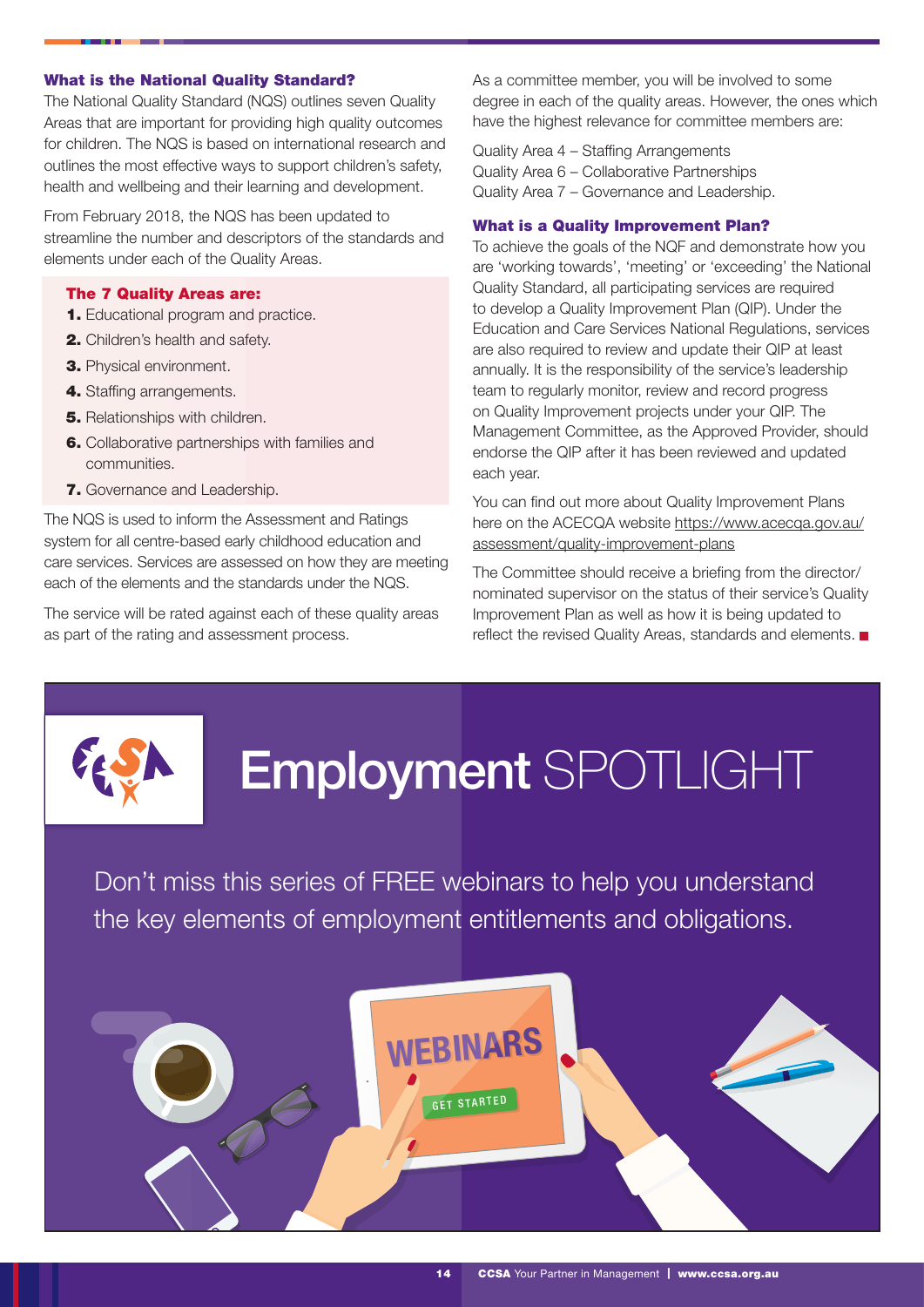### The Australian Charities and Not-for-profits Commission (ACNC)

The Australian Charities and Not-for-profits Commission (ACNC) is responsible for the registration and regulation of charities.

Not-for-profit entities seeking registration as charities can apply online at http://www.acnc.gov.au/. After the ACNC has approved the registration it automatically forwards the approval to the Australian Taxation Office to commence the process of determining eligibility for tax concessions. Incorporated Associations that are endorsed as charitable institutions are then required to report to the ACNC, as well the State regulator (in NSW this is the Office of Fair Trading).

The Annual Information Statement (AIS) and associated financial report for charities using a reporting period of 1 July to 30 June is due to be submitted by 31 January. Charities that wish to use a reporting period other than 1 July to 30 June must request this in writing (ACNC Form 4A).

#### Benefits of being a Charitable Institution

Endorsement as a Charitable Institution brings a range of benefits to an eligible organisation, including Federal Government tax concessions and exemptions or reductions in some State and Local Government charges. A quick way to determine if your organisation is already registered as a charitable institution and eligible for these concessions is to check the Australian Business Register at [https://abr.gov.au/.](https://abr.gov.au/) Enter your ABN or legal name into the search facility and the search result for your company will include information on your charity tax concession status if applicable.

#### Federal Government Tax Concessions

Federal Government Tax Concessions are administered by the Australian Taxation Office. The key concessions relevant to not-for-profit early childhood education services are:

- GST Concessions. These can be particularly beneficial by improving the fundraising outcomes of not-for-profit ECEC services.
- Fringe Benefits Tax (FBT) Rebate.
- Income Tax Exemption.

Detailed information on these concessions can be obtained from the ATO website at<https://www.ato.gov.au/>

#### Concessions on State and Local Government Charges

Depending on the circumstances of a particular charitable institution it may be eligible for reduction or exemption from a range of charges including:

- Rates.
- Stamp duty.
- Motor vehicle registration fees.

Detailed information on these concessions and whether they apply to your particular circumstances in NSW can be obtained from the NSW Office of State Revenue at <http://www.revenue.nsw.gov.au/>or your local Council. For other states and territories please contact CCSA.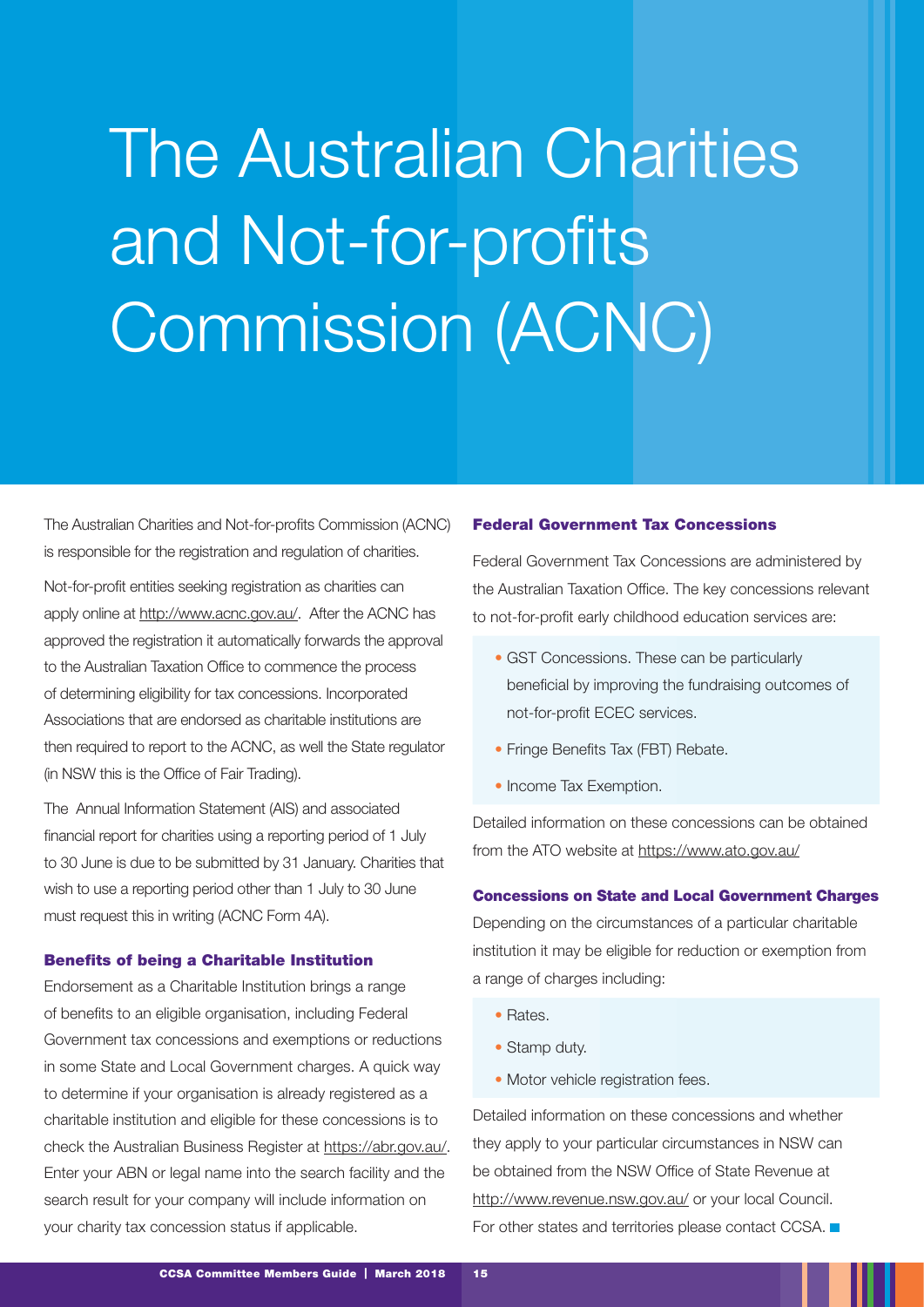### Fundraising

As a committee member, you share responsibility for the financial management of your service. While your service receives the majority of its income from fees and government funding, most early childhood services will have a fundraising strategy to supplement these. Your organisation should not be dependent on fundraising to remain viable, but fundraising activities can provide important additional income for special purchases or expenses.

All services that conduct fundraising activities in NSW need to hold an "Authority to Fundraise" issued by the NSW Office of Fair Trading at http://www.fairtrading.nsw.gov.au under the terms of the Charitable Fundraising Act 1991. The objects of the Act are to ensure that fundraising activities are properly and efficiently managed, that accurate and audited accounts are kept in relation to fundraising, and that members of the public that may wish to support worthy causes are protected from deceitful fundraising activities. For other states and territories please contact CCSA.

For fundraising to be successful, it must be a shared responsibility. While the committee may designate a fundraising coordinator or sub-committee to have overall responsibility for fundraising, everyone in the organisation needs to be involved for a fundraising activity to succeed. Fundraising should be a fun experience that encourages participation, and gives everyone who does participate a sense of involvement and achievement.

#### Your role as a committee member

Committee members are responsible for providing leadership to the organisation and its members. You have a role in inspiring staff, families and the wider community, and making them aware of the importance of fundraising activities to

your service. The management committee is responsible for creating a fundraising strategy, and committee members are expected to support individual fundraising activities.

#### Your fundraising strategy

Your service will probably already have some established fundraising activities in place and, as a member of the incoming management committee, you should be involved in reviewing and evaluating these. While recognising that staff and parents may be accustomed to a particular type or program of fundraising activities, it is important that the committee remain flexible so that it can respond to new opportunities and stop participating in activities that are not profitable. When establishing or reviewing a fundraising strategy, the committee should consider the following for each fundraising activity:

- What are the goals of the activity?
- Has this worked in the past?
- Who can you approach for support? (Government departments, local businesses, families, etc.)
- Has this been successful for other organisations? (use your contacts)
- What method is to be used to raise the funds?
- What is the estimated monetary target for the activity?
- What is the timeline for raising the funds? (be aware of deadlines when applying for grants)
- How will progress on the activity be recorded?
- How will the fundraising activity be evaluated?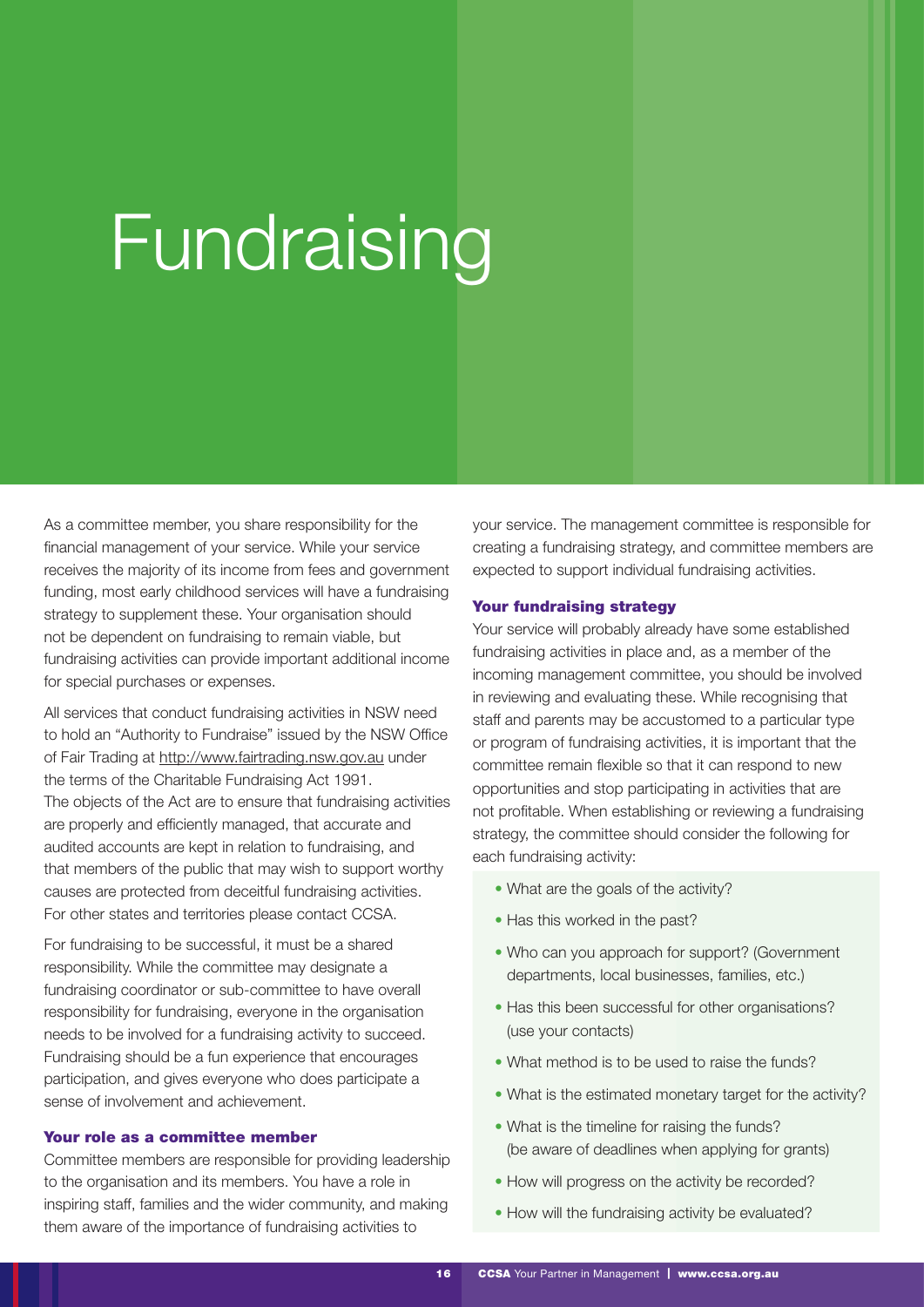When preparing your strategy, remember that most people will more readily support you if they know exactly what their money is going to be used for. It will be easier to raise money for a specific project or purpose, than for the organisation as a whole. Individually identified fundraising activities for targeted purchases (for example, a trivia night to raise funds for new playground equipment) will have the greatest success. Other fundraising options can then be incorporated into the initial activity. At a trivia night you could, for example, also hold a raffle and have a stall set up selling children's artworks, to raise additional funds.

#### Your fundraising options

Fundraising options include:

Grants – all levels of government, as well as corporations and individuals, periodically offer grants to community organisations. While the grant completion process can be involved and time consuming (especially in the case of larger government grants), the funding available can be significant, and you can often adapt an initial application to future grant applications. Information about available grants, and how to prepare an effective grant application, can be found online.

**In-kind support** – this can be in the form of goods, services or resources. These can either be directly used by the service (for example, a local builder may offer to build a new cubbyhouse for your playground) or used for further fundraising activities (for example where a local hotel donates a night's accommodation that can be offered as a raffle prize). Developing and maintaining relationships with local businesses, and using the contacts of the committee, staff and families will help widen the potential pool of supporters.

**Special events** – your annual fete, an open day, an art exhibition, or the grand opening of building extensions.

**Sales** – sell products with your service name and logo.

Commercial fundraising products – includes book clubs, school photographs, class tea-towels, hardware store BBQ's etc. where the service receives a percentage payment based on sales made. The benefit of these is that the administration of the activity is carried out by the third party, however they cannot be as targeted as those that are organised by the service itself and so may not be as profitable.

#### Ethical fundraising

When making fundraising decisions, the management committee is acting as the representative of families and the community. The committee is responsible for ensuring that fundraising activities reflect expected community standards, and for ensuring that fundraising is conducted in an ethical way. Your fundraising strategy should be supported by a policy that outlines the service's commitment to ethical behaviour when fundraising.

Your fundraising activities should meet the following standards

- all fundraising complies with relevant laws
- communication with potential supporters is truthful and non-deceptive
- money raised is used for the stated purpose
- any personal information collected remains confidential
- fundraising activities will not be detrimental to the community standing of the service.

Your service will also need to carefully consider whether to accept funding or donations from particular organisations; for example, fast-food, gambling, alcohol or tobacco companies. A failure to take into account the public's potential perceptions of these companies could result in a backlash against your service by families and the wider community.



### Be empowered and inspired.

Our management and governance training for early childhood education and care providers will help you to reach your full potential with specific focus on NQS Quality Area 7.

1800 991 602 ccsa.org.au

Your partner in management

Register for Onsite Training and Webinars TODAY!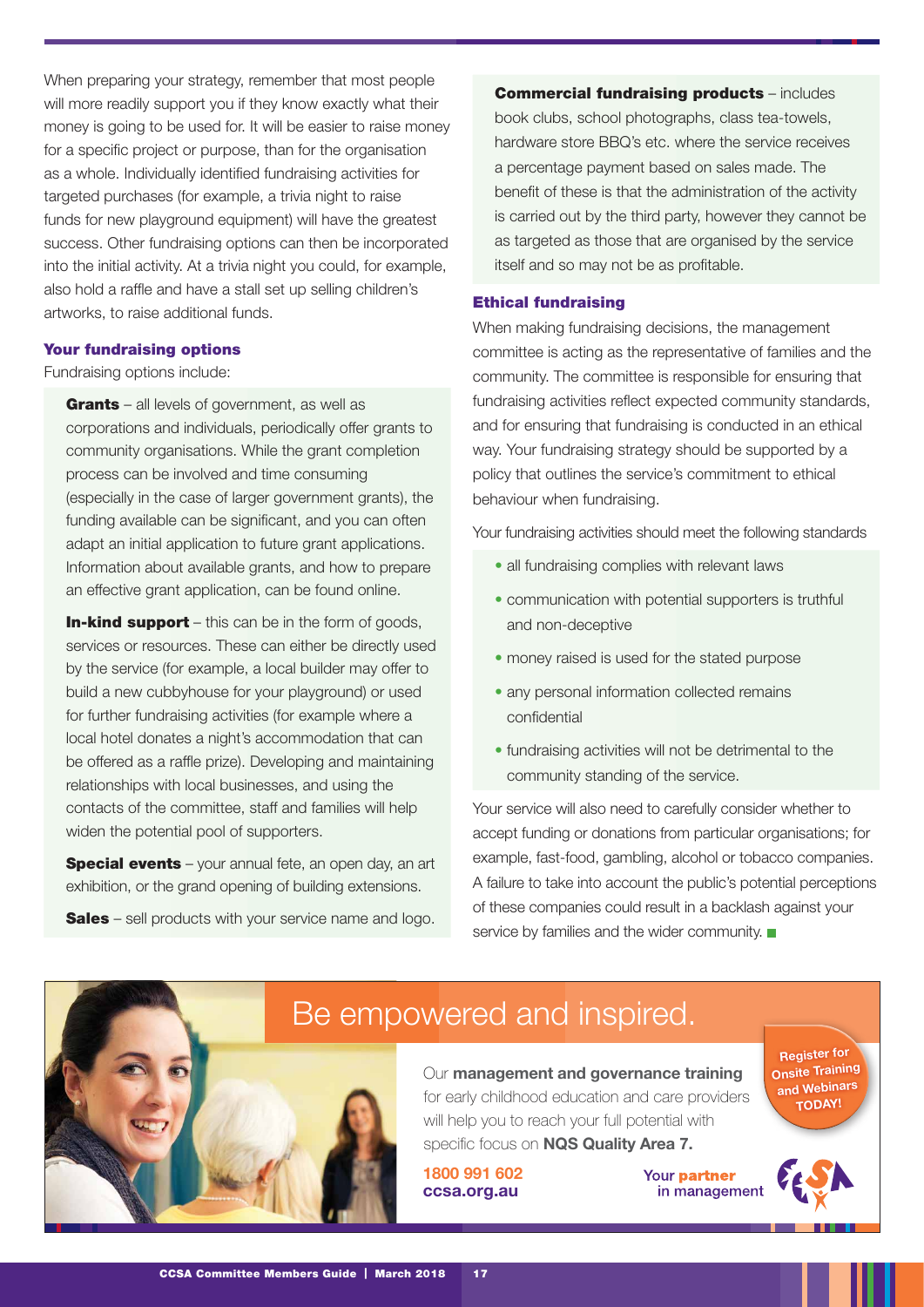# **Effective** Policies



#### Why do we need policies?

An important role of the management committee is to plan, deliver and evaluate the service's policies. Policies are the "blueprints" for the management of the service, providing:

- an outline of the operation of the service for children, parents, carers, staff, management and the broader community
- a structure to guide day-to-day decision-making
- authority and support for management and staff in dealing with service delivery and other issues, such as human resources and interactions with children and families
- a framework for compliance with legislative and regulatory obligations.

A set of effective policies will help ensure that the management committee is making consistent decisions that reflect the overall goals and expectations of the service.

Policies also promote:

- consistency in day-to-day management
- a work environment with less conflict
- increased efficiency
- smooth transitions in changes to management and staff
- an opportunity to evaluate existing systems and procedures
- a focus on future direction and ongoing evaluation of service objectives.

#### What policies do we need?

Determining what policies are required for the service is an ongoing and evolving process. The policies your service needs will not be the same as those of another service. Individual services must continually assess the policies they need to function effectively. Policies fall into three basic categories:

- Compulsory policies (those required by legislation, funding or other legal requirements).
- Essential policies (those that direct the overall philosophy, structure and objectives of the service).
- Desirable policies (those that support and quide service operation).

The *Education and Care Services National Regulations*  (Regulation 168) specifies a number of compulsory policies that must be made available in all children's services. You are also required to have policies in place to meet your obligations under National and State legislation, including child protection, workplace health and safety, privacy and anti-discrimination.

Essential policies include those dealing with operational matters such as enrolment procedures and fee setting principles, and staffing issues such as recruitment and leave application procedures.

Desirable policies are those that deal with less vital aspects of the service's management, but where it is useful to have guidelines for dealing with issues that may arise. For example, you may wish to implement a dress code policy, or a policy around the use of social media in the workplace.

What one service sees as an essential policy may be only desirable to another, and your committee will need to prioritise policy development according to the individual circumstances of the service at any given time.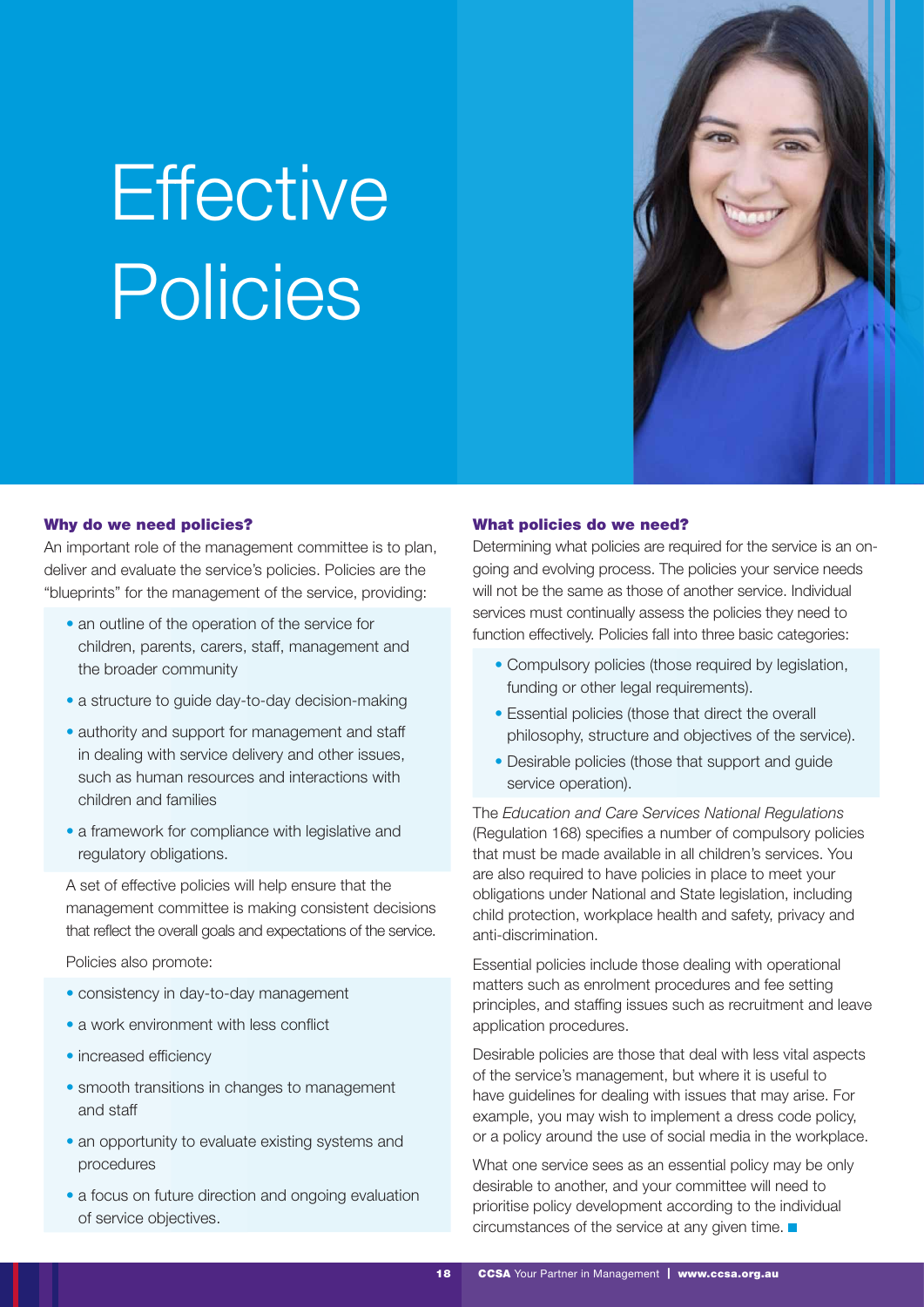# **Delegations Policy**

The delegations policy is an essential policy for any ECEC service, irrespective of its corporate structure. Delegation is the act of authorising another person or entity to carry out specific activities. Without a delegations policy, the task of performing and achieving all the legal, compliance and corporate governance functions of the ECEC service remains with the committee or equivalent body.

It is important to note that, while tasks and accountability for those tasks can be delegated, the committee cannot abrogate its overall responsibility for the outcomes.

The most important part of a delegations policy is laying out the process required to make a proper delegation, including the authority for further sub-delegation, responsibility for the task in the absence of the person to whom it was delegated, and the enabling authorities and accountabilities associated with the delegated task.

Often a range of delegations are included in other documents of the organisation. For example, some of the employer responsibilities of the committee may be effectively delegated to the service director by virtue of tasks included in their letter of engagement and associated job description. For clarity, however, it is best to have a consolidated listing of delegations attached to the delegations policy. This makes it easier both to identify current delegations and to appropriately update them to changed circumstances.

Delegations are most commonly thought of in financial terms (e.g. authority to expend funds in accordance with the budget up to a dollar limit). However, a broader range of compliance and governance functions are suitable for delegation. Good practice suggests that any major changes to policy or practice in delegated areas should always be reviewed by the director and/or committee. The following list is certainly not exhaustive but provides an indication of the range of activities that can be delegated, remembering that ultimate responsibility still rests with the committee.

- Development of operational and business plans.
- Development of certain service policies.
- Development of risk management plans.
- Signing routine correspondence.
- Preparing and reporting on budgets.
- Processing authorised payments.
- Liaising with families.
- Representing the organisation at meetings.
- Recruiting staff.
- Authorising engagement of casual staff.
- Authorising leave.
- Performance management of staff.
- Work Health and Safety tasks.
- Ensuring compliance with regulations.
- Submitting returns including BAS to the Australian Taxation Office.